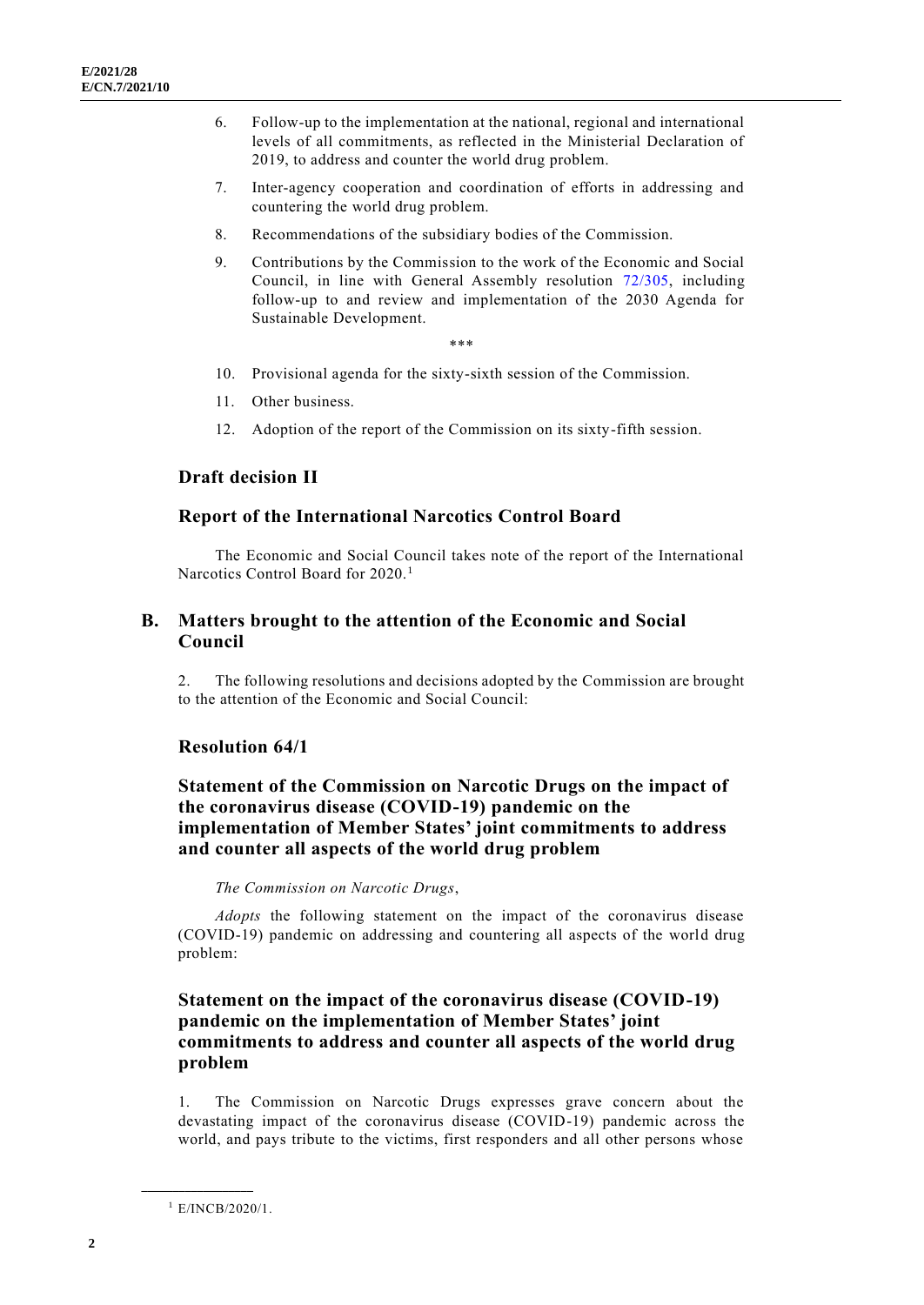efforts and commitment, often undertaken at great risk to their health and that of their families, have contributed to the fight against the pandemic.

2. The Commission reaffirms its commitment to international cooperation and the purposes and principles of the Charter of the United Nations, welcomes initiatives of the United Nations to address the global challenge of COVID-19, including through the implementation of the 2030 Agenda for Sustainable Development, and in this regard recalls the thirty-first special session of the General Assembly, convened in response to the COVID-19 pandemic.

3. The Commission recognizes the dramatic consequences of the COVID-19 pandemic on all aspects of the world drug problem.

4. The Commission recalls the commitments of Members States to strengthening actions at the national, regional and international levels to accelerate the implementation of the joint commitments to address and counter the world drug problem, and encourages Member States to continue their efforts, taking into consideration the drug-related consequences of the pandemic.

5. The Commission reiterates its commitment to respecting, protecting and promoting all human rights, fundamental freedoms and the inherent dignity of all individuals and the rule of law in the development and implementation of drug policies, including in its responses to the COVID-19 pandemic.

6. The Commission recognizes and supports the efforts of law enforcement authorities and members of security forces in the fight against drug trafficking and related crimes, noting that their sustained efforts during the COVID-19 pandemic, often undertaken at great risk to their health and that of their families, have resulted in increases in arrests, seizures of drugs and property and the freezing of assets.

7. The Commission submits the present statement as a substantive contribution to the 2021 high-level political forum on sustainable development, devoted to the main theme, "Sustainable and resilient recovery from the COVID-19 pandemic that promotes the economic, social and environmental dimensions of sustainable development: building an inclusive and effective path for the achievement of the 2030 Agenda in the context of the decade of action and delivery for sustainable development", in addition to the contribution that it has already submitted in 2021.

### **New trends, challenges and obstacles that the COVID-19 pandemic poses to all aspects of the world drug problem**

8. The Commission stresses that the pandemic and resulting lockdowns have led to the development of new patterns of illicit drug use, such as poly-substance use.

9. The Commission notes that emerging evidence in some countries suggests that people with drug use disorders, including those incarcerated, may be at increased risk of more severe illness and mortality from COVID-19 due to underlying health conditions, as well as other factors, which may be exacerbated during the pandemic.

10. The Commission acknowledges that, owing to the nature of the pandemic, the traditional demand reduction infrastructure, which often requires in-person engagement, faces increasing challenges in providing prevention, early intervention, treatment, care, recovery, rehabilitation and social reintegration measures, as well as measures aimed at minimizing the adverse public health and social consequences of drug abuse, at least at the same level as provided before the COVID-19 pandemic.

11. The Commission notes with concern that, owing to challenges that health systems face because of the COVID-19 pandemic, the capacity of drug treatment and health services may be affected, potentially causing an increase in deaths related to drug use.

12. The Commission notes with concern the difficulties encountered by Member States in ensuring the continued access to and availability of internationally controlled substances for medical and scientific purposes throughout the world, and appreciates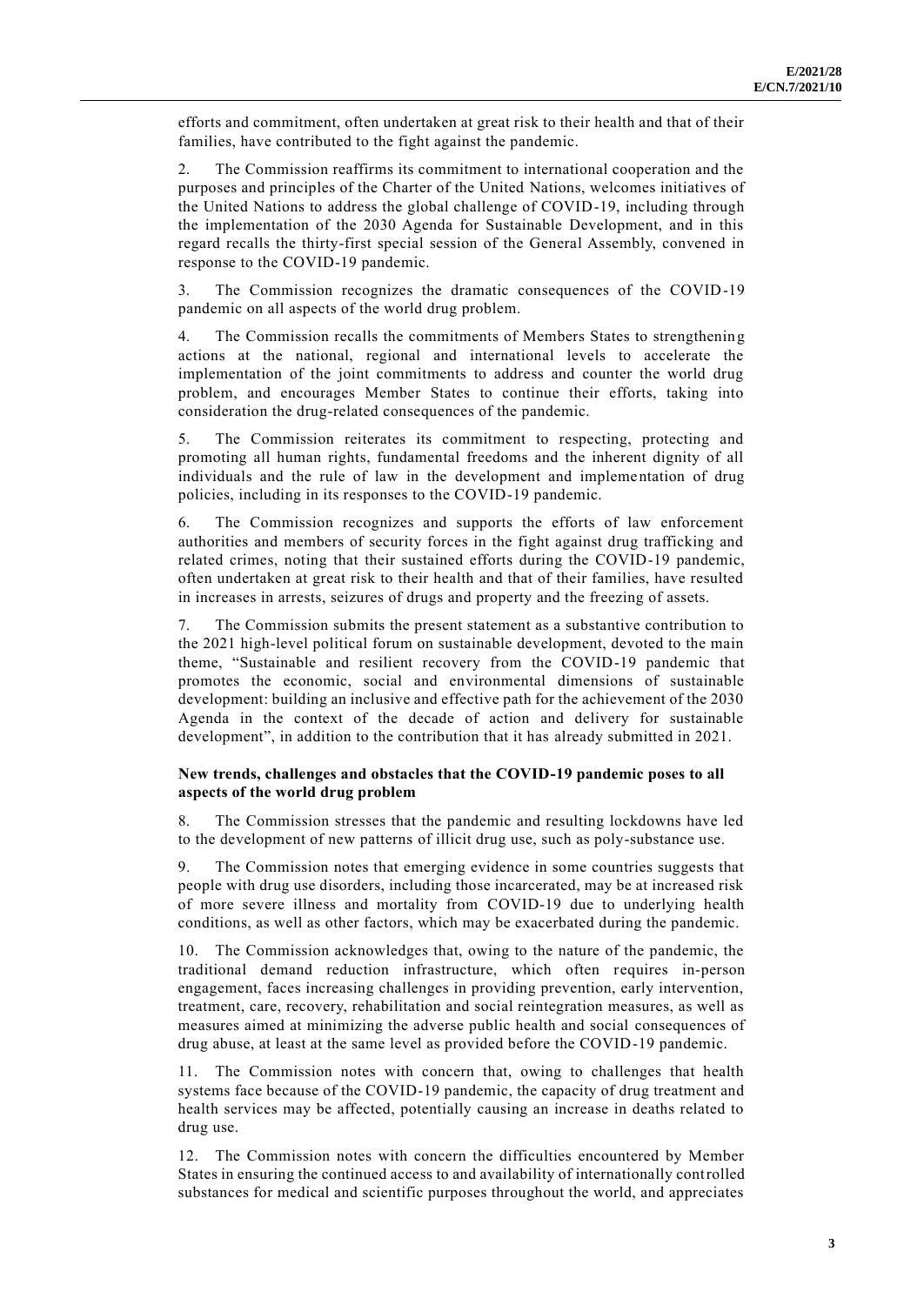the work of the International Narcotics Control Board and the United Nations Office on Drugs and Crime, within their respective mandates, in supporting Member State s to ensure the access to and availability of such drugs, as well as in raising awareness about the problem.

13. The Commission encourages Member States to continue to address barriers to access to and availability of controlled substances for medical and scientific purposes, while preventing their non-medical use or diversion into illicit channels, including those related to legislation, regulatory systems, health-care systems, affordability, the training of health-care professionals, education, awareness-raising, estimates, assessments and reporting, benchmarks for consumption of substances under control, and international cooperation and coordination, in particular with a view to ensuring improved responses to a possible future pandemic and other emerging threats.

14. The Commission notes that the COVID-19 pandemic may have initially affected the illicit cultivation, production and manufacture of and trafficking in drugs, and may have also resulted in new methods of manufacture, distribution and marketing of, and trafficking in, some types of drugs.

15. The Commission recognizes that changes in trafficking routes and methods, including increased maritime trafficking and online sales of drugs through both the darknet and the surface web, have resulted in new challenges for law enforcement authorities.

16. The Commission notes with concern that, in the pandemic and post-pandemic period, there may be funding shortages and diversion of resources away from drug related initiatives, including those relating to drug prevention and treatment and related health and social services, alternative development and law enforcement.

17. The Commission recognizes that, in the long term, the COVID-19 pandemic may lead to an increase in illicit drug cultivation, production and trafficking and other drug-related criminal activities, as well as drug use disorders and related health and social consequences.

### **Good practices and opportunities**

18. The Commission acknowledges that the COVID-19 pandemic has led to the development of new and innovative approaches to drug prevention and treatment and related health and social services, which may result in enhanced cooperation between public health and law enforcement authorities and other relevant stakeholders of Member States at the national, regional and international levels.

19. The Commission notes that, in order to reduce the risk of COVID-19 transmission associated with in-person services, some health systems have introduced or expanded e-health platforms and procedures to prevent drug abuse and provide medications, counselling and consultations, including telemedicine, and that these innovations may lead to new treatment strategies in future.

20. The Commission underlines the role of drug treatment and social service s, peer support and community outreach.

21. The Commission calls attention to the importance of undertaking systematic monitoring, evaluation and data collection in the implementation of new approaches to drug prevention, treatment and related health and social services, with a view to establishing scientific evidence that these interventions foster the desired effects of promoting quality assurance, where appropriate, and to exchanging information in the Commission on best practices for these interventions, once scientific evidence for their effectiveness has been established, and takes note of the contribution of the informal scientific network of the United Nations Office on Drugs and Crime and the World Health Organization in this regard.

22. The Commission emphasizes the importance of the use of existing online database platforms, such as those operated by the United Nations Office on Drugs and Crime and the International Narcotics Control Board, for effective and increased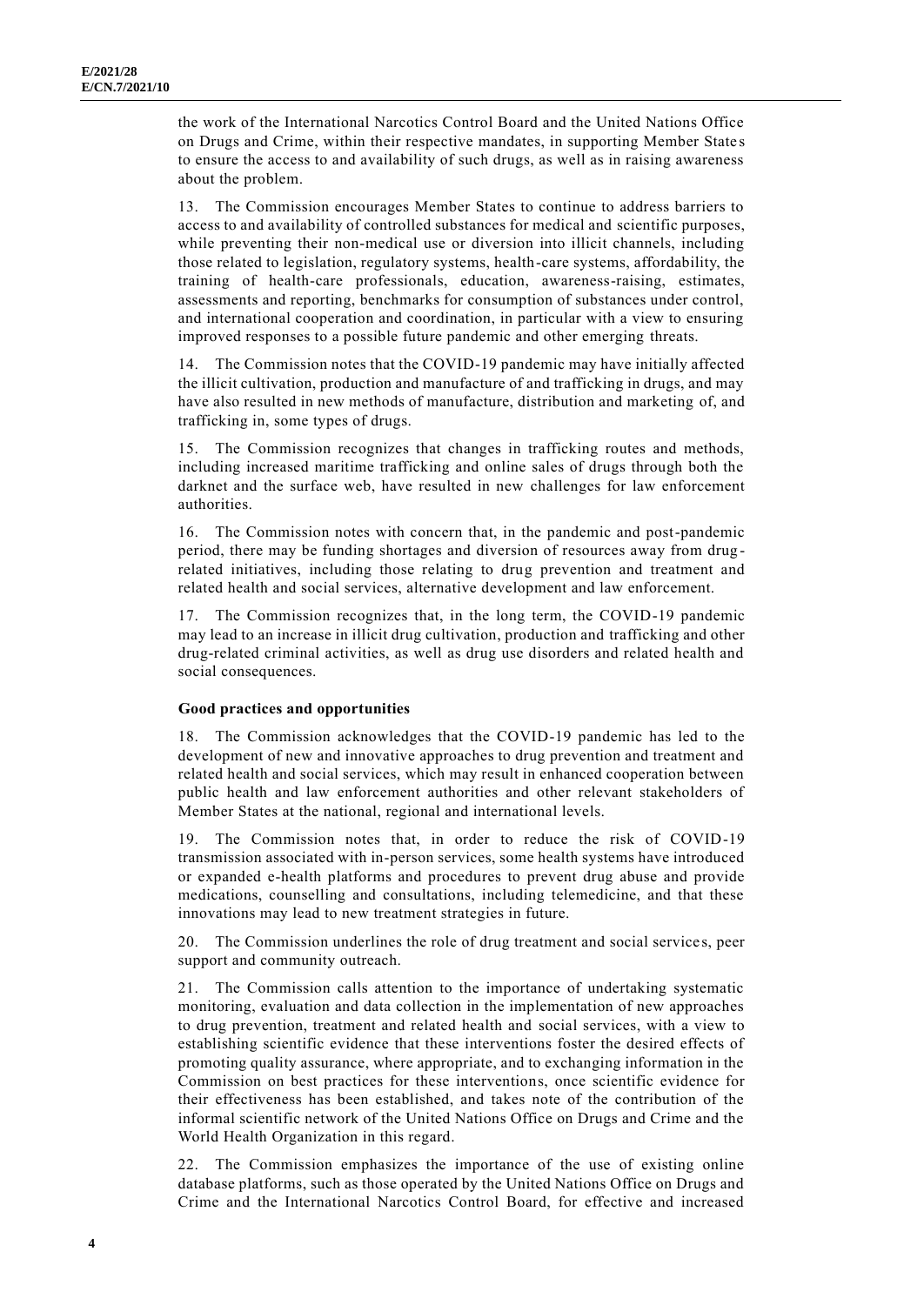cooperation among law enforcement and forensic officials in gathering and sharing data needed to identify and detect substances.

23. The Commission takes note of the United Nations Office on Drugs and Crime research brief on COVID-19 and the drug supply chain,<sup>2</sup> as well as the expert meetings and webinars organized by relevant international and regional organizations on drug related topics, which serve as valuable information exchange platforms.

24. The Commission acknowledges that increased social distancing and general isolation during the COVID-19 pandemic have made the use of private sector platforms to market, sell, transport and finance illicit trafficking  $-$  a feature of the drug trafficking environment for the past several years – a convenient way to purchase and deliver drugs, and have increased the need for law enforcement, regulatory and other relevant authorities to engage, as appropriate, with the private sector to assist in efforts to detect and interdict trafficking, and takes note of the relevant expert group meetings convened by, inter alia, the International Narcotics Control Board on these topics.

25. The Commission recognizes the important role of the scientific community, academia, civil society, in particular non-governmental organizations, and the private sector in contributing to the efforts of Member States to address and counter the world drug problem, including in the context of the COVID-19 pandemic.

### **Actions to take**

26. The Commission stresses that addressing and countering the world drug problem require coordinated multidisciplinary efforts and that such efforts should become a top priority in the post-COVID-19 period.

27. The Commission encourages Member States to consider expanding the coverage of and strengthening drug prevention and treatment systems and related health and social services to increase their resilience in order to respond effectively to possible future pandemics and other emerging health threats.

28. The Commission encourages Member States and relevant stakeholders, within their national contexts, to continue to develop and implement innovative drug treatment and recovery delivery systems, such as e-health platforms and procedures, in the post-pandemic environment in order to promote efficient, accessible and durable opportunities for treatment and recovery, where applicable.

29. The Commission encourages national, regional and international efforts to promote viable economic alternatives, in particular for communities affected by or at risk of the illicit cultivation, manufacture, production of and trafficking in drugs, as well as other illicit drug-related activities in urban and rural areas, including through comprehensive alternative development programmes, in particular with reference to the United Nations Guiding Principles on Alternative Development,<sup>3</sup> which may help to mitigate any negative economic consequences of the COVID-19 pandemic.

30. The Commission invites Member States, subject to the availability of resources, to further strengthen measures, strategies, and inter-agency and international cooperation and partnerships, to ensure the access to and availability of controlled substances for medical and scientific purposes, which may improve responses to future emergencies, including emergency medical care situations.

31. The Commission encourages Member States to expand law enforcement activities targeting trafficking modalities that have emerged or increased in the context of COVID-19 and to increase coordination between Member States.

**\_\_\_\_\_\_\_\_\_\_\_\_\_\_\_\_\_\_**

<sup>2</sup> United Nations Office on Drugs and Crime, "COVID-19 and the drug supply chain: from

production and trafficking to use", Research Brief (Vienna, 2020).

<sup>&</sup>lt;sup>3</sup> General Assembly resolution [68/196,](http://undocs.org/A/RES/68/196) annex.